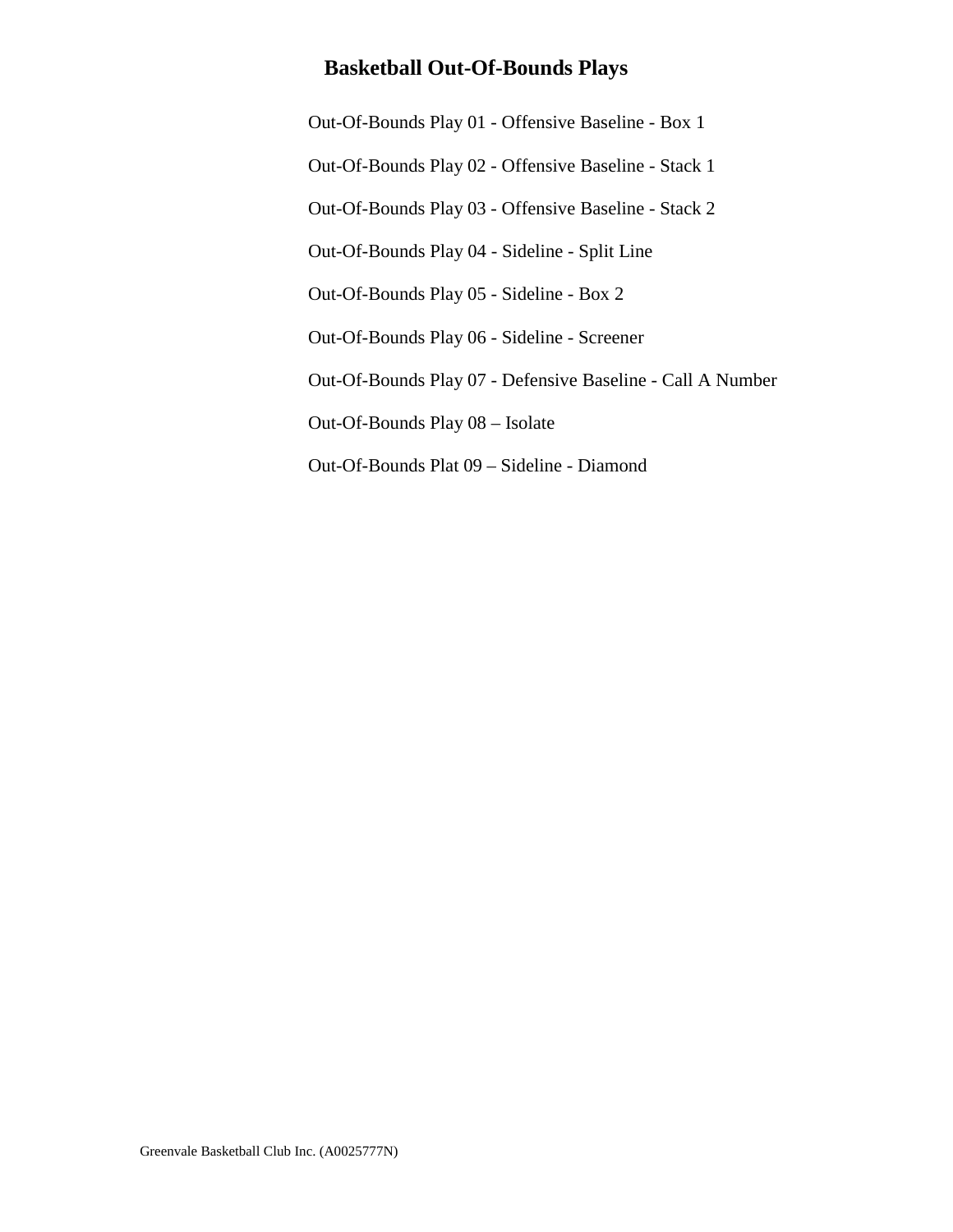<span id="page-1-0"></span>

| <b>OOB Play No:</b> | <b>Name:</b> Box 1 |                                 |
|---------------------|--------------------|---------------------------------|
|                     |                    | <b>Type:</b> Offensive Baseline |

#### **Description:**

Players line up as shown in diagram A. Big men  $(4 \& 5)$  are on ballside, guards are on weakside.

- 1. Player 4 screens across for player 2.
- 2. Player 5 screens across for player 1.
- 3. Player 2 cuts high off screen and comes to corner as pressure release.
- 4. Player 1 cuts high (this is critical we don't want 1 cutting low so screen must be set appropriately), and comes to ball.
- 5. As player 1 cuts off screen, player 5 pivots and blocks out defender.
- 6. Inbounder looks for pass to player 5 as she turns and blocks out.
- 7. Other options are 1 and 2.

Some important points for all "set" out-of-bounds plays.

- Should be one of our best passers with the ball behind the baseline.
- In these circumstances often the best inbound pass is a bounce pass.
- The inbounder should not step out of court and take the ball from the referee until players are ready and lined up.
- The inbounder should take a step back from the line to give herself plenty of room.
- The inbounder should slap the ball or make a loud call to indicate the start of the play.
- All players moving to the ball should do it using a "V" cut. That is step towards your defender to put them off balance and then cut in the opposite direction.



**B.** 

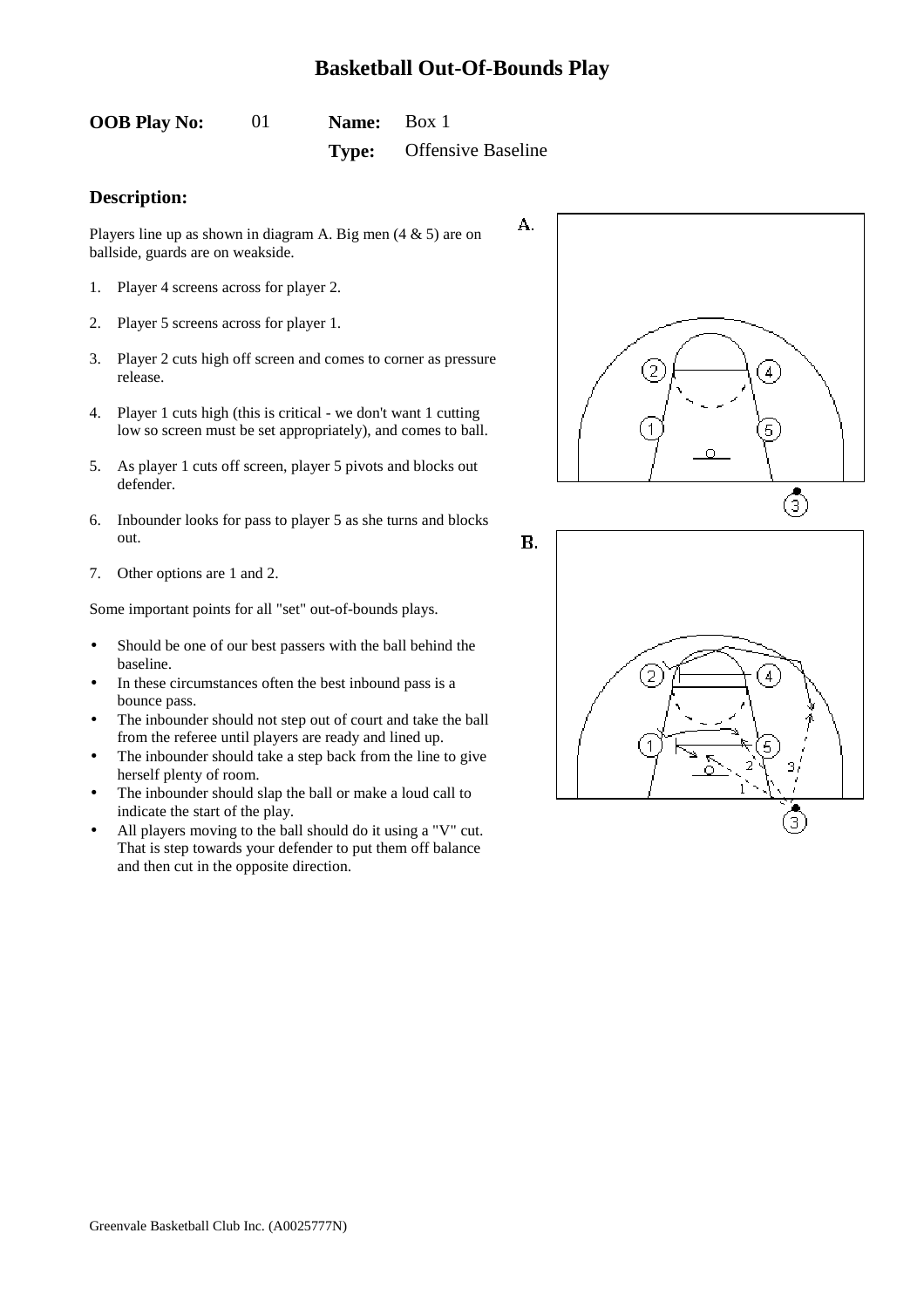<span id="page-2-0"></span>

| <b>OOB Play No:</b> |       | <b>Name:</b> Stack 1      |
|---------------------|-------|---------------------------|
|                     | Type: | <b>Offensive Baseline</b> |

#### **Description:**

The idea behind this play is to create an open shot for one of our better shooters.

- 1. The shooter is the last in line.
- 2. The first player in line cuts to the basket, calling loudly for the ball. Although meant as a decoy, if she is open give her the ball!
- 3. The second and third players pivot on their inside foot and present a wide double screen. It is important that there is no gap between them.
- 4. The shooter does a short "cut" in behind the screen and receives the pass and takes an uncontested (hopefully) shot.
- 5. The screeners and the shooter should push into the key to contest any rebound. The third in line should head for the opposite side of the key.
- 6. The first in line should sprint back to the top of the key to be in a good defensive position.

- Should be one of our best passers with the ball behind the baseline.
- In these circumstances often the best inbound pass is a bounce pass.
- The inbounder should not step out of court and take the ball from the referee until players are ready and lined up.
- The inbounder should take a step back from the line to give herself plenty of room.
- The inbounder should slap the ball or make a loud call to indicate the start of the play.
- All players moving to the ball should do it using a "V" cut. That is step towards your defender to put them off balance and then cut in the opposite direction.



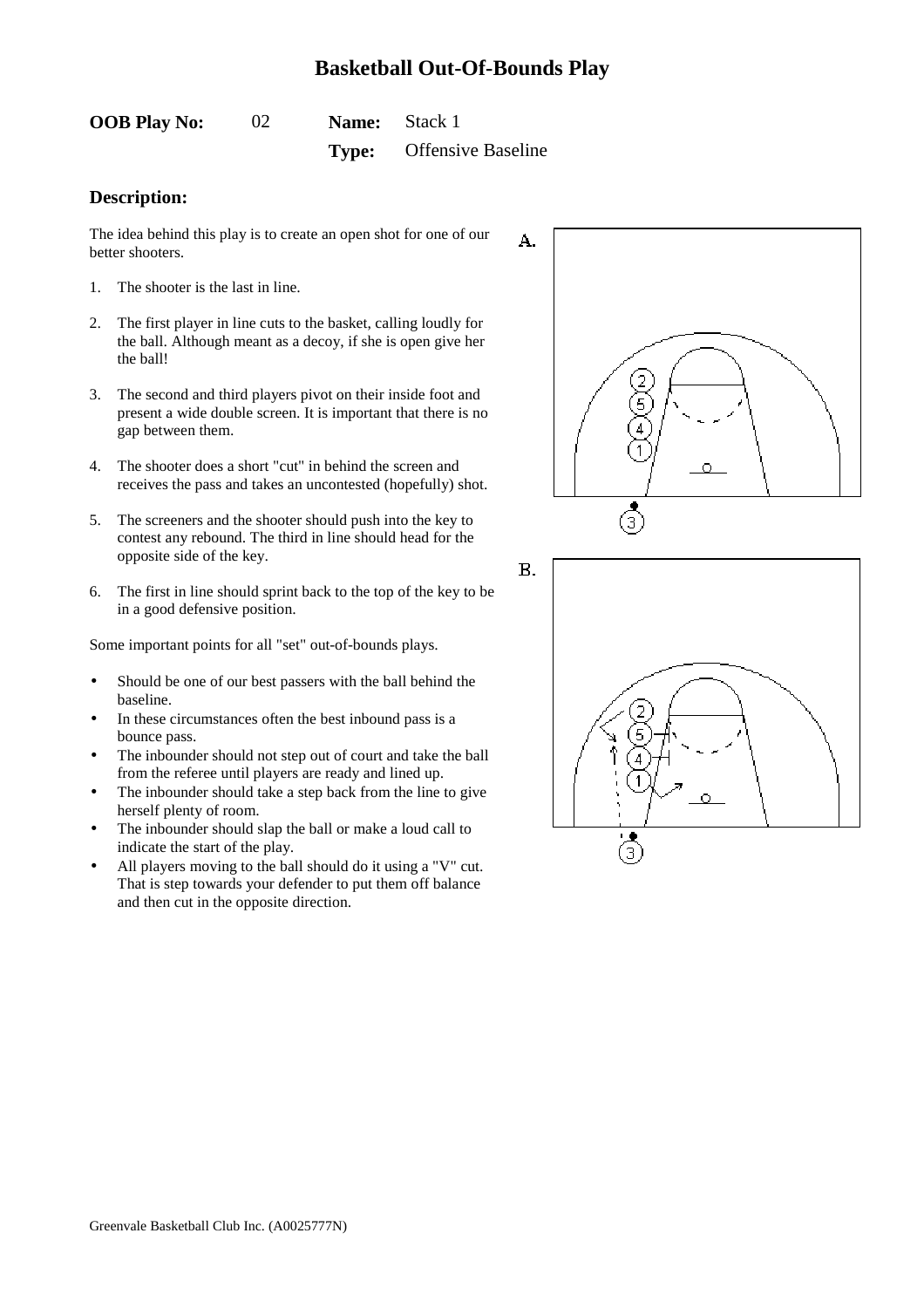<span id="page-3-0"></span>

| <b>OOB Play No:</b> | 03 | <b>Name:</b> Stack 2 |                                 |  |
|---------------------|----|----------------------|---------------------------------|--|
|                     |    |                      | <b>Type:</b> Offensive Baseline |  |

#### **Description:**

The idea behind this play is to confuse the defense and get one or more players "open" close to the basket.

- 1. In this play all players call loudly for the ball and "present" a target.
- 2. The first player in line cuts inside to the basket.
- 3. The second player in line cuts to the corner.
- 4. The third player in line cuts towards the ball once the first and second players have gone.
- 5. The fourth player in line cuts to the wing.
- 6. The inbounder should only pass to a player who is open. Ideally we would try and get the ball to player 1 or 3 who are closer to the basket.
- 7. The inbounder should cut to the basket once she has passed the ball.

- Should be one of our best passers with the ball behind the baseline.
- In these circumstances often the best inbound pass is a bounce pass.
- The inbounder should not step out of court and take the ball from the referee until players are ready and lined up.
- The inbounder should take a step back from the line to give herself plenty of room.
- The inbounder should slap the ball or make a loud call to indicate the start of the play.
- All players moving to the ball should do it using a "V" cut. That is step towards your defender to put them off balance and then cut in the opposite direction.



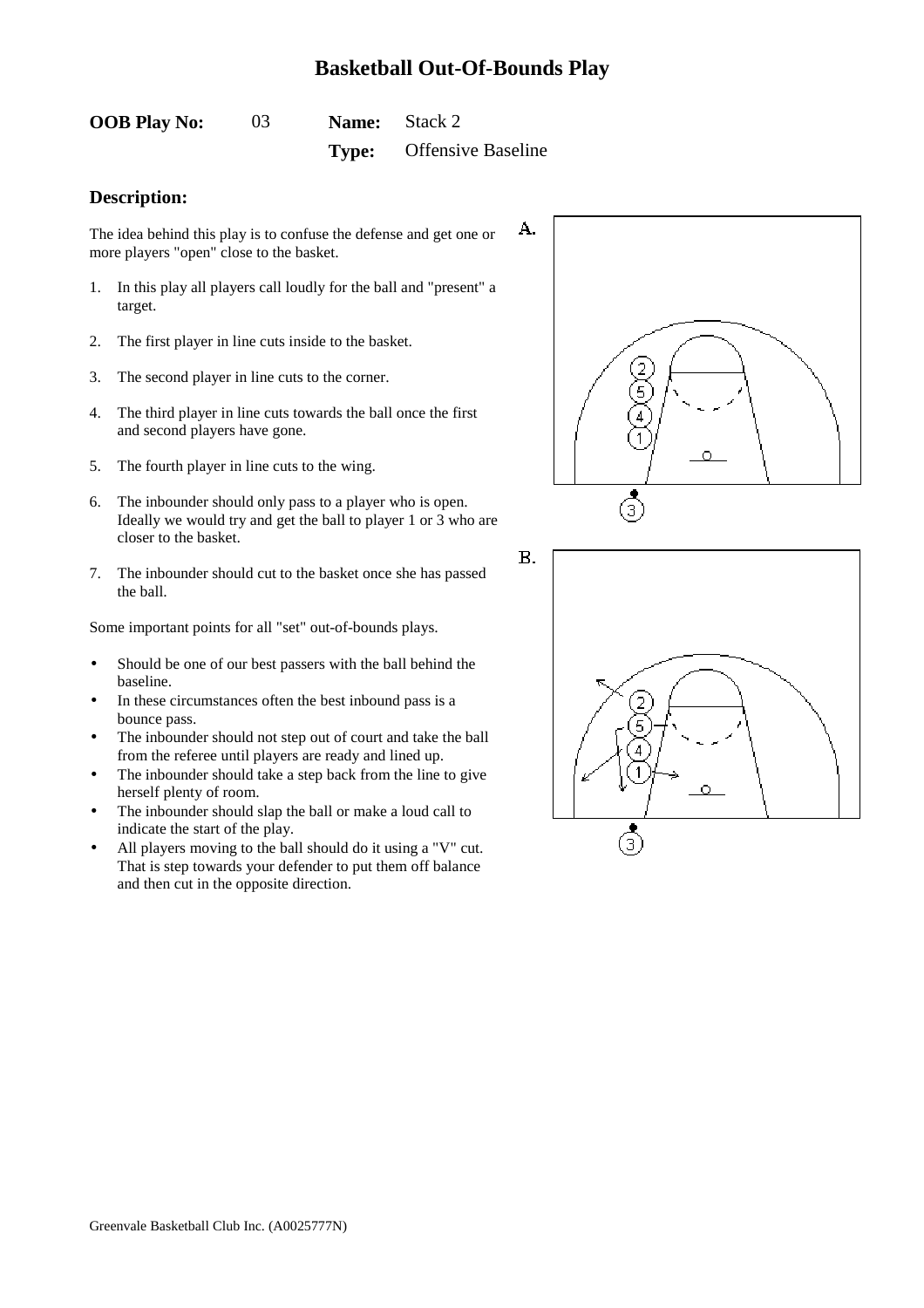<span id="page-4-0"></span>

| <b>OOB Play No:</b> | 04 | <b>Name:</b> Split Line |
|---------------------|----|-------------------------|
|                     |    | <b>Type:</b> Sideline   |

#### **Description:**

The main idea of this move is to create open space in front of the person throwing in the ball.

- 1. Four on-court players stand together in a tight group on the imaginary "split line" down the middle of the court.
- 2. On the "slap", all players "cut" to open space. Don't forget the initial "jab" or step to get the defender off-balance.
- 3. It is not important in this move which player goes where, just that all players move in different directions to get open.
- 4. The inbounder should pass to the most "open" player, preferably one who is closer to the attacking basket.
- 5. The inbounder should cut towards the basket once she has passed the ball.
- 6. Be careful of the centre line avoid back-court violations.

- Should be one of our best passers with the ball behind the baseline.
- In these circumstances often the best inbound pass is a bounce pass.
- The inbounder should not step out of court and take the ball from the referee until players are ready and lined up.
- The inbounder should take a step back from the line to give herself plenty of room.
- The inbounder should slap the ball or make a loud call to indicate the start of the play.
- All players moving to the ball should do it using a "V" cut. That is step towards your defender to put them off balance and then cut in the opposite direction.

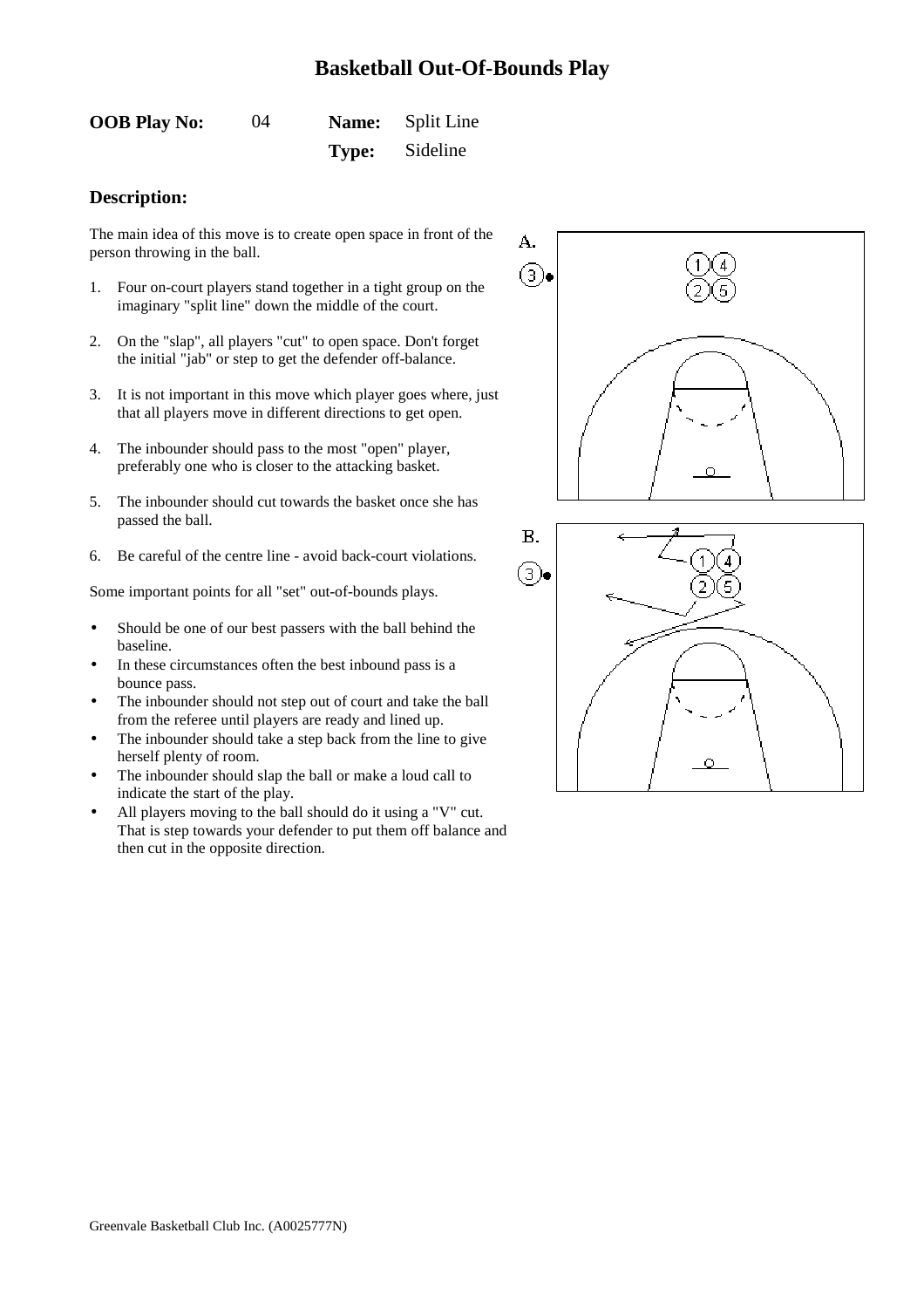<span id="page-5-0"></span>

| <b>OOB Play No:</b> | 05 | Name: Box 2 |                       |
|---------------------|----|-------------|-----------------------|
|                     |    |             | <b>Type:</b> Sideline |

#### **Description:**

Be careful of the position of the box relative to the centre line avoid back-court violations.

- 1. Four on-court players line up in "box" (square) formation at least 3 metres apart.
- 2. The box straddles the imaginary "split line" down the middle of the court, 4 & 5 are closer to the inbounder.
- 3. All players initially face the passer.
- 4. On the "slap", 4 screens for 1 and 5 screens for 2.
- 5. 1 & 2 wait until the screeners are "set" and then cut of them into space.
- 6. After 1 & 2 have cut, 4 & 5 turn and move to the ball.
- 7. The inbounder should pass to the most "open" player, preferably one who is closer to the attacking basket.
- 8. The inbounder should cut towards the basket once she has passed the ball.

- Should be one of our best passers with the ball behind the baseline.
- In these circumstances often the best inbound pass is a bounce pass.
- The inbounder should not step out of court and take the ball from the referee until players are ready and lined up.
- The inbounder should take a step back from the line to give herself plenty of room.
- The inbounder should slap the ball or make a loud call to indicate the start of the play.
- All players moving to the ball should do it using a "V" cut. That is step towards your defender to put them off balance and then cut in the opposite direction.



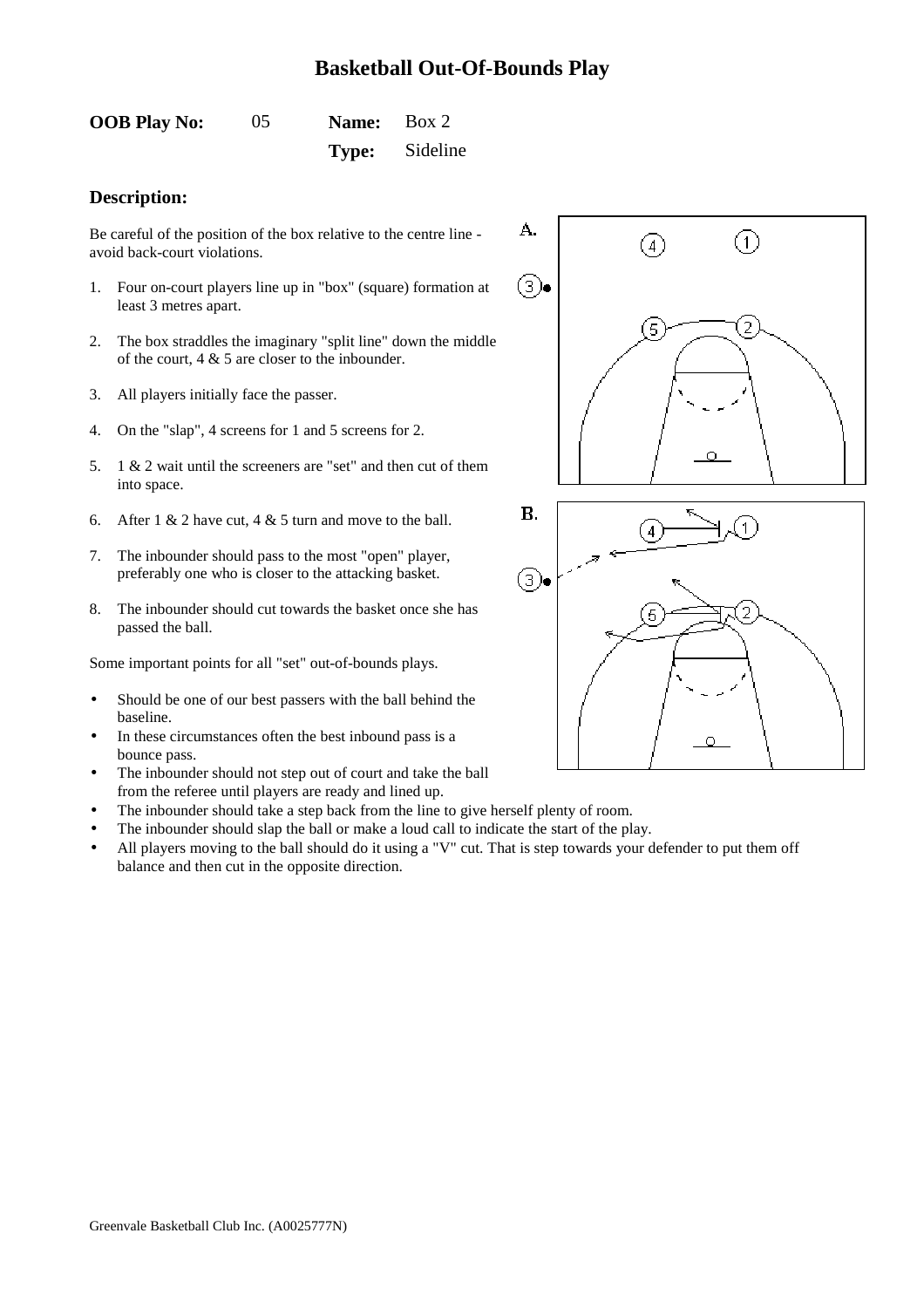<span id="page-6-0"></span>

| <b>OOB Play No:</b> | 06 | Name: Screener        |
|---------------------|----|-----------------------|
|                     |    | <b>Type:</b> Sideline |

#### **Description:**

With this play we want one of our longest and best passers with the ball at the sideline.

- 1. Four on-court players move quickly into a box formation well spread either side of the split line.
- 2. At the ball slap, player 5 fakes towards the ball and then breaks toward basket. A long pass to 5 is the first option if the defense is not covering the break.
- 3. Also at the ball slap, 2 screens down for 4. 4 must wait until the screen is set and then run her man into the screen and cut down the sideline looking for the inbound pass. 4 is the second in-bound option if she has lost the defense.
- 4. Once 4 has used the screen, 2 screens across for 1, who uses the screen and cuts towards the ball. 1 is the next option, again if open.
- 5. After 1 has used the screen, 2 looks to get open in the middle of the floor as the final option.
- 6. After passing the ball 3 cuts to the middle of the floor looking for a return pass from 1 or 2, or to join the fast break if 4 or 5 were used.

- Should be one of our best passers with the ball behind the baseline.
- In these circumstances often the best inbound pass is a bounce pass.
- The inbounder should not step out of court and take the ball from the referee until players are ready and lined up.
- The inbounder should take a step back from the line to give herself plenty of room.
- The inbounder should slap the ball or make a loud call to indicate the start of the play.
- All players moving to the ball should do it using a "V" cut. That is step towards your defender to put them off balance and then cut in the opposite direction.

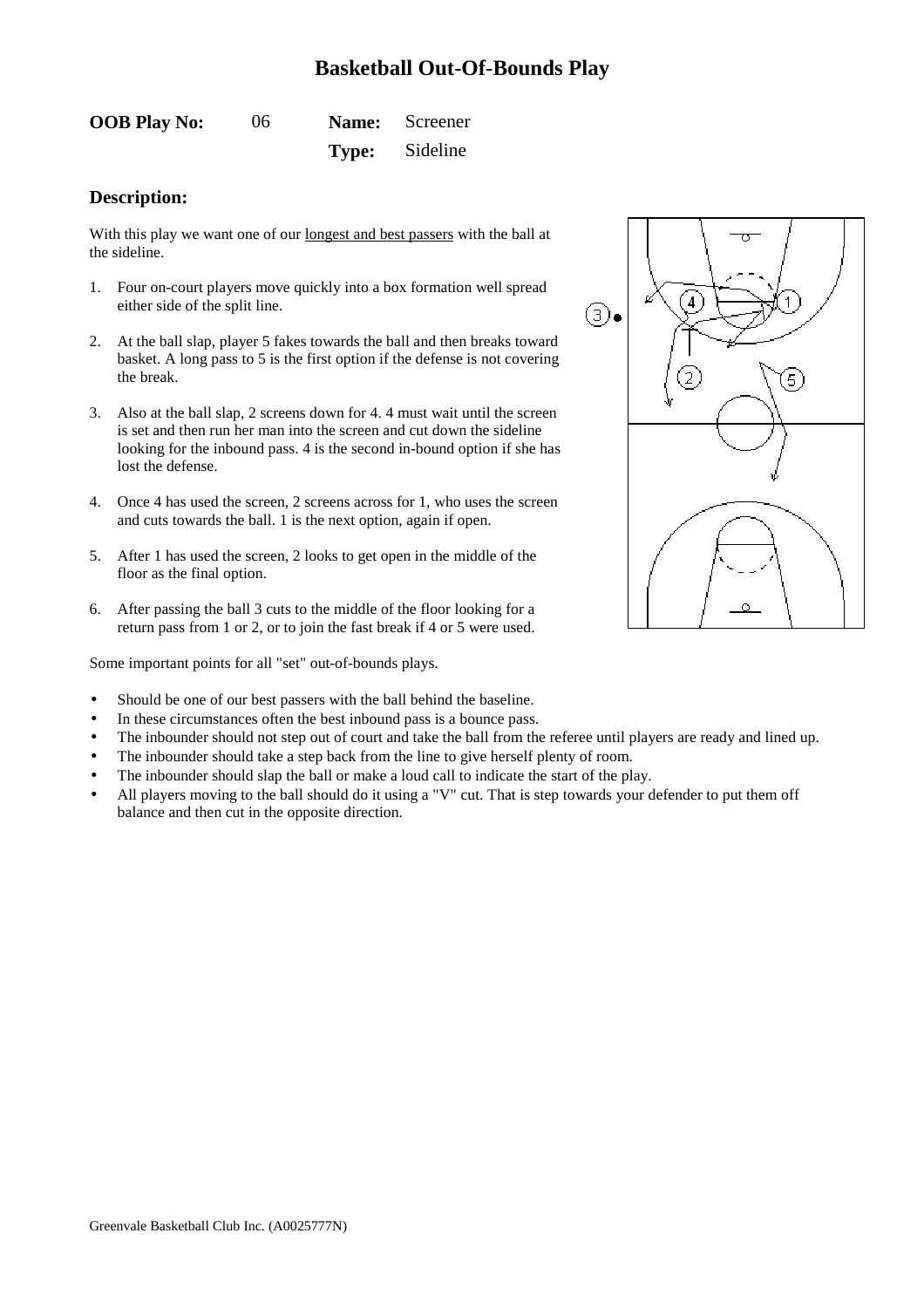<span id="page-7-0"></span>

| <b>OOB Play No:</b> |  | <b>Name:</b> Call A Number      |
|---------------------|--|---------------------------------|
|                     |  | <b>Type:</b> Defensive Baseline |

#### **Description:**

We want one of our longest passers with the ball behind the baseline, she must be competent with the baseball pass.

- 1. Four on-court players line up across the free-throw line extended. Players must be evenly spread with one player near each sideline and one near each elbow.
- 2. Each position, from left to right across the court is numbered 1-4. These numbers do not correspond to the player position numbers, they are just used for this play.
- 3. On the "slap", the inbound passer calls a number from 1-4 (in the diagram to the right she has called "3". All players move towards the ball, but the player whose number was called takes two slow steps in towards the ball, then explosively v-cuts looking for a pass and fast break.
- 4. The inbound passer should try for the long baseball pass to the player whose number she called, or if this is not possible look for the short pass to any other "open" player.
- 5. If the long pass is made, other players should sprint down to help the player with the ball on the break. The inbound passer is the defensive trailer.

- Should be one of our best passers with the ball behind the baseline.
- In these circumstances often the best inbound pass is a bounce pass.
- The inbounder should not step out of court and take the ball from the referee until players are ready and lined up.
- The inbounder should take a step back from the line to give herself plenty of room.
- The inbounder should slap the ball or make a loud call to indicate the start of the play.
- All players moving to the ball should do it using a "V" cut. That is step towards your defender to put them off balance and then cut in the opposite direction.



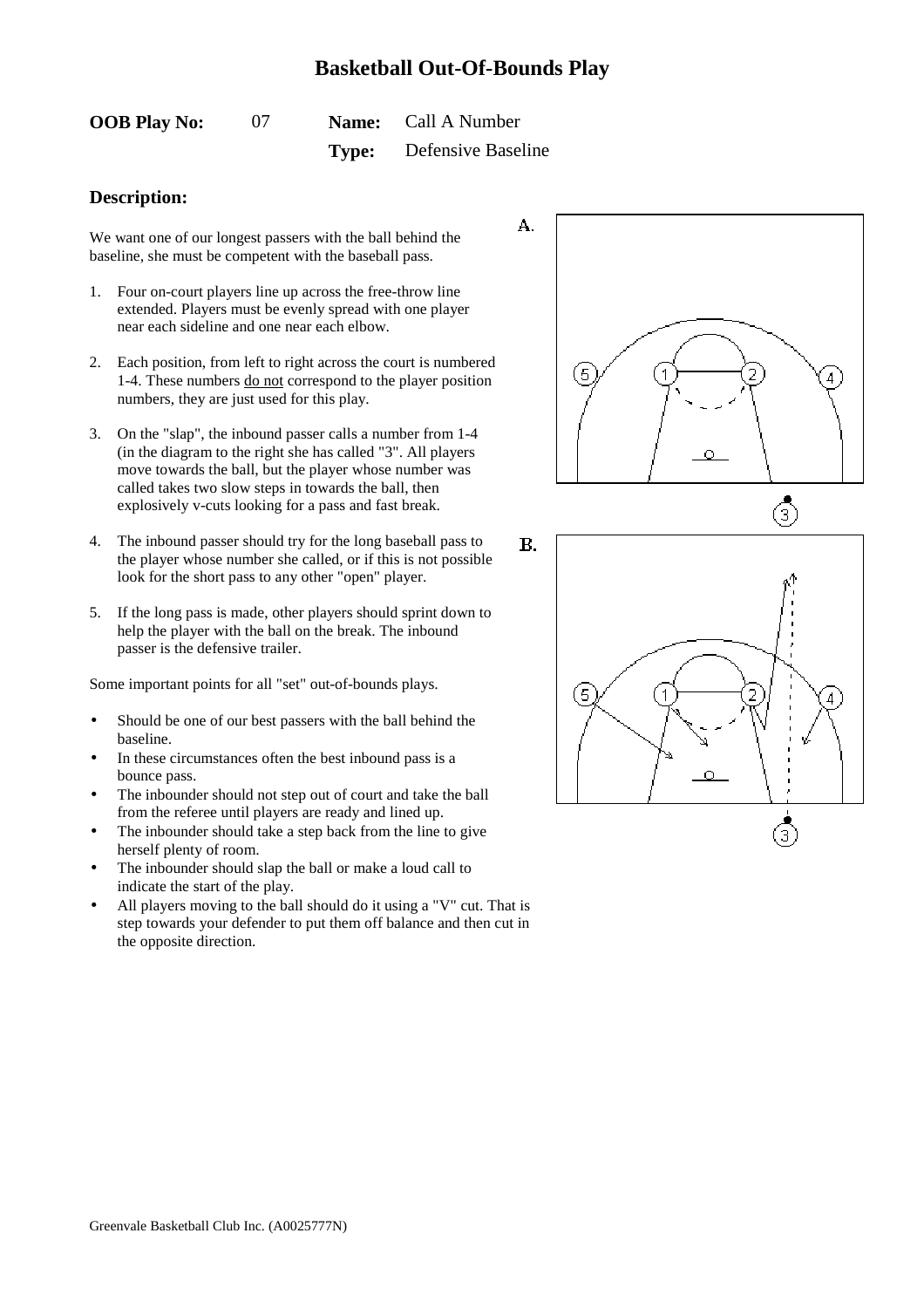<span id="page-8-0"></span>

| <b>OOB Play No:</b> | <b>Name:</b> Isolate |                                             |
|---------------------|----------------------|---------------------------------------------|
|                     |                      | <b>Type:</b> Defensive Baseline or Sideline |

#### **Description:**

In this play we try to isolate one of our guards or ball-handlers into a one-on-one situation where it should be easy for her to get open and get the ball.

First we need to teach players how to get open against their defender.

It is up to the guard who is going to receive the ball to walk slowly to a position where he is level with his teammate who is inbounding the ball. He must now react according to how his defender is playing him.

If playing him tight the defender will be in one of three positions.

- 1. If the defender is playing him on the left or right side (see diagrams A and B), the receiving guard should take a small step at the defender to freeze him, use an armbar to hold him off if necessary, indicate a target hand and move opposite to the defender. A pass to this side should be easy.
- 2. If the defender is fronting the receiving guard, he should signal for a lob pass over the top of the defender (see diagram C). Again this should be an easy pass.

Drill this one-on-one by splitting players into groups of three and having them take a baseline or sideline area and rotate through the positions of inbounder, offense and defense.

We can also now teach some team techniques for building on this. A set used from the defensive baseline against full-court man-to-man is shown in diagram D.

If the defender decides to leave the inbound passer and double-team the receiving guard, he should move to the closest corner of the court dragging the defenders with him. This will free up the court for a move for one of the forwards to sprint into space to receive the inbound pass (see diagram E).



If forward 3 is denied by his defender, he should screen up for the other forward who should flash to the ball (see diagram F).









Players should position themselves at all times so that they can see their four team-mates. One example of this is stressing to the forwards coming to the ball that they land in the "knife position". That is land side-on with your back to the closest sideline. That way, you can see all of the court and your four teammates.